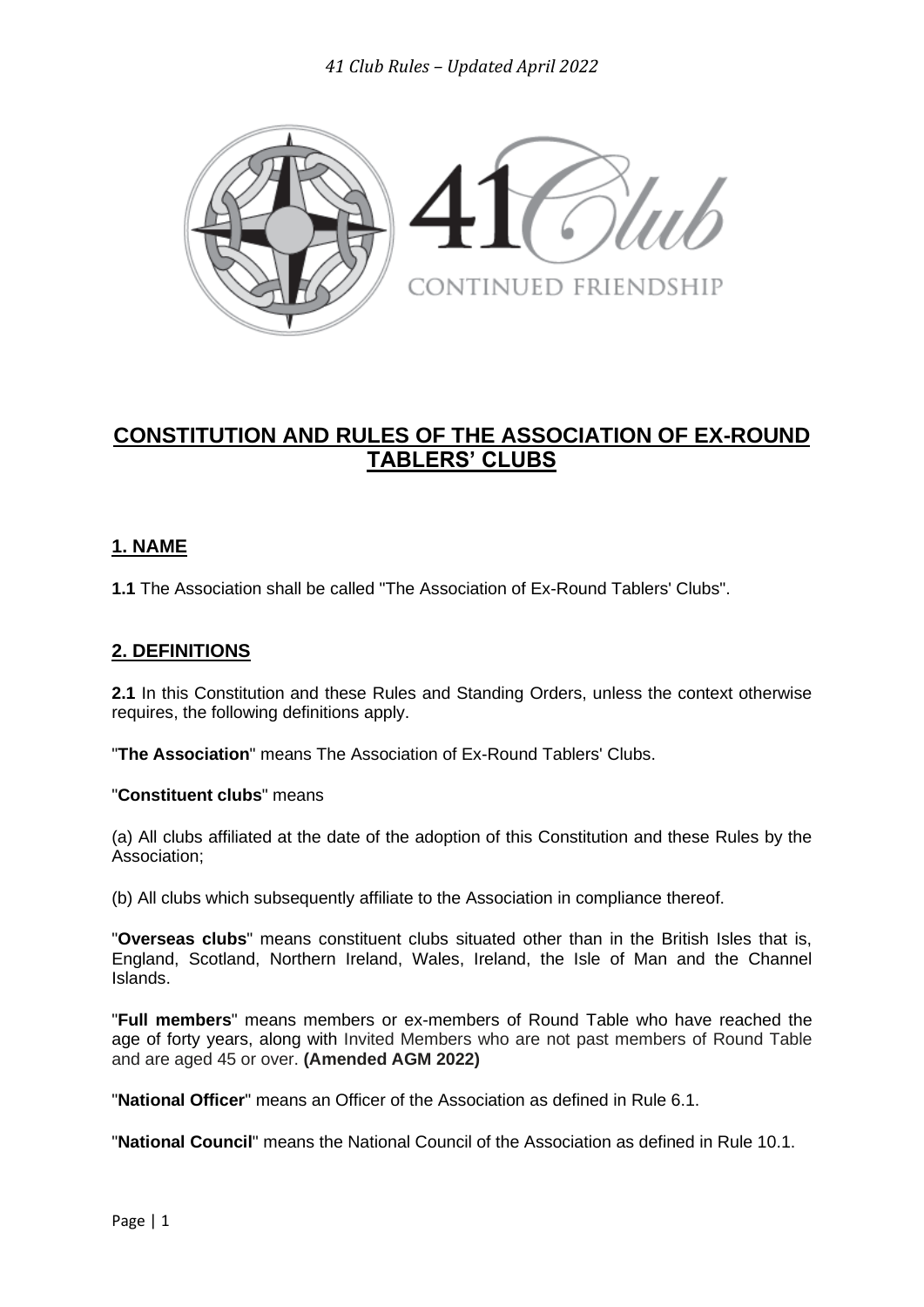"**National Board**" means the Executive Committee of the National Council as defined in Rule 11.1.

"**Financial year**" means the period as defined in Rule 20.1

"**Associate members**" means:

a) Existing members of 41 Clubs not ex-members of Round Table who were already admitted to affiliated Clubs before 20th April 1996.

b) Members of any closed Round Table who do not join another Round Table. Such members cannot hold any office in a constituent club until they become full members.

#### **3. PURPOSES**

**3.1** The Purposes and Objects of the Association are:

(a) To link together the constituent clubs.

(b) To promote amongst the constituent clubs and those eligible for membership, the following objects:

- 1) To continue to promote opportunities for fellowship amongst former members of Round Table
- 2) To encourage active involvement in the community
- 3) To use our experience in support of the Round Table Family
- 4) To encourage international relationships

(c) These objects to be promoted through regular meetings and other activities.

#### **4. AFFILIATION AND MEMBERSHIP**

**4.1** Clubs shall only be affiliated where membership is confined to full, associate or invited members, for whom annual capitation fees shall be payable to the Association save that no capitation fee shall be payable for any member until the financial year in which he attains the age of 46 years.

**4.2** A club may, at its discretion, bestow Club Honorary Membership for one year at a time on such person or persons as it may decide. Club Honorary Membership is of that club and not the Association and accordingly a capitation fee is payable in respect of the Club Honorary Member. The Club Honorary Member shall neither hold office nor have any voting rights in the club or the Association nor at any time formally represent the club. **(Amended SGM 2021)**

**4.2.1** The Association may bestow Association Honorary Membership to any individual that the National Council feels appropriate for their services to the Association. This Association Honorary membership will not be subject to payment of annual capitation. **(Rule added SGM 2021)**

**4.3** An overseas club whose membership complies with Rule 4.1 may be accepted as a constituent club on the conditions specified in Rule 14.1.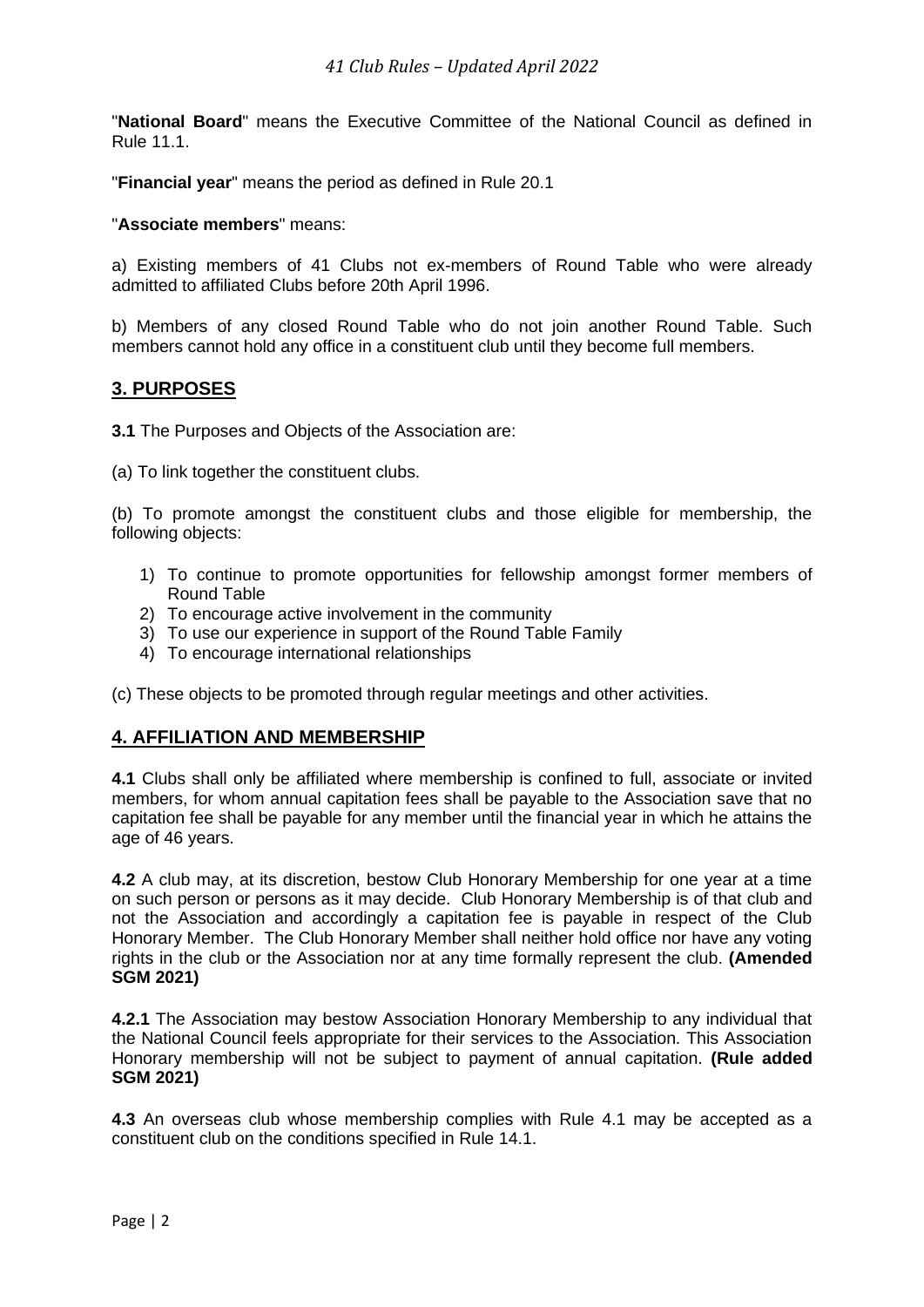**4.4** Affiliation to the Association shall be limited to clubs which comply with the Constitution and Rules of the Association. Only clubs whose capitation fees are not in arrears, as declared by the National Treasurer, shall be entitled to exercise the powers conferred on constituent clubs by these Rules.

**4.5** A club wishing to affiliate to the Association shall apply in writing to the National Council for affiliation to the Association. An application shall be in such form as the National Council shall determine. If the National Council is satisfied that the necessary conditions for affiliation have been observed, it shall approve the application.

**4.6** The National Council shall have power to expel from the Association any constituent club (a) which does not comply with Rule 4.1 or (b) whose capitation fees remain unpaid for one or more financial years or (c) whose conduct is deemed detrimental to the good of the Association. An expelled club shall have the right of appeal against expulsion, to the next Annual General Meeting of the Association. Any expelled club may re-apply for affiliation.

**4.7** The National Council may recommend to the Annual General Meeting that Honorary Membership of the Association, whether for life or otherwise, be conferred on an individual for outstanding service to the Association.

**4.8** In exceptional cases where a past member of Round Table does not reside within the accepted catchment area of any suitable affiliated 41 Club he may apply to the National Council for individual membership. If so approved he will receive the rights and privileges of membership but shall not be eligible to vote at a General meeting of the Association and shall pay a full capitation fee.

**4.9** Any Club wishing to disaffiliate from the Association will be required to hold a secret ballot of all full members of the Club. Should this ballot result in two or more members wishing to continue to be affiliated, then the Club should remain open and affiliated to the Association. Those members who do not wish to continue may leave but they would be deemed to have resigned from the Club.

**4.10** Complimentary National capitation of 41 Club is given for current full members of Round Table

## **5. MANAGEMENT**

**5.1** The purposes of the Association shall be carried into effect by the National Council and, save as hereinafter provided to the contrary, all powers, rights and duties vested in or imposed upon the Association shall be exercised or performed by the National Council.

## **6. NATIONAL BOARD**

**6.1** The Officers shall be the National President, National Vice-President (who shall be the National President Elect), Immediate Past President, National Secretary, National Treasurer, National Councillors' Liaison Officer, National Communications & IT Officer, National Membership & Round Table Liaison Officer, National Fellowship Officer and the International Relations Officer who shall be full members of constituent clubs and shall hold office until they resign, or until the next ensuing Annual General Meeting, whichever first happens. (**Amended AGM 2017**)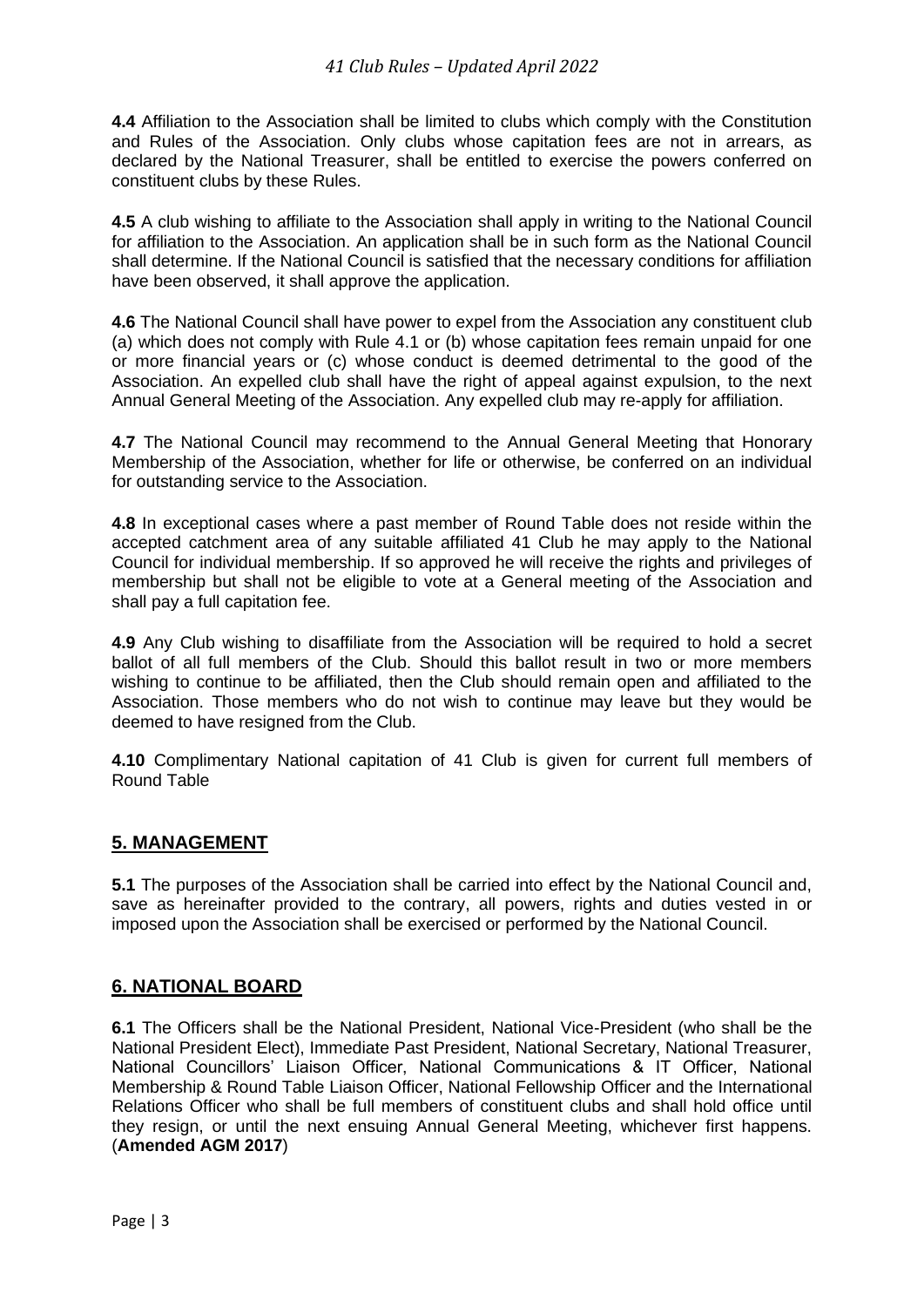**6.2** All members of the National Council (with the exception of the National President, National Vice-President, Immediate Past President and National Councillors' Liaison Officer) shall be elected for an initial three-year term at the Annual General Meeting and the service in that office is limited to that three-year term (whether consecutive or not) unless there is no candidate to replace that Council Member. If there is no candidate for his replacement, then the incumbent Councillor or Officer may stand for re-election for a period of one year, repeatable once if there is still no candidate for his replacement after the one-year extension of his term. The National Vice-President shall serve a period of one year prior to becoming National President. (**Amended AGM 2018, 2021 and SGM 2021**)

The National Vice-President shall serve a period of one year prior to becoming National President.

**6.3** The National Treasurer shall be a full member who has completed an accounting course as part of his professional qualification

**6.4** The National Vice-President, being National President Elect, shall be declared elected National President prior to voting for the election of the other Officers. Should the National Vice-Presidency fall vacant during his term, the National Council may elect a replacement from those eligible i.e., from those who have served on National Council for two years in the preceding three years. The person elected as Vice-President by National Council shall become President-Elect. (**Amended AGM 2021**)

**6.5** Nominations for office (under Rule 6.1) shall be accompanied by the written consent of the nominee. Nominees for National Vice-President shall have served on the National Council for at least two years in the previous three years. Nominees for all National Board posts must have served as a member of the National Council for a minimum of two years. Such nominations may be submitted by any constituent club (subject to Rule 14.1.). Such nominations must reach the National Secretary by 10<sup>th</sup> January. In the event of no nomination for any office being received by the closing date under this Rule, nominations may be received for any such office until immediately prior to voting for that office. (**Amended AGM 2021 and AGM 2022**)

**6.6** Canvassing for support of nominations for office is prohibited save that a candidate may submit to the National Secretary for circulation by him an election address in such format as shall be approved by the National Council. The National Council shall decide if any prohibited canvassing has taken place in which event that candidate shall be disqualified from that election. The National Secretary shall circulate to all constituent clubs prior to the Annual General Meeting such relevant details of the candidates as shall be required by the National Council from time to time.

**6.7** The National Council may appoint from full members of constituent clubs (subject to Rule 14.1) another person to fill a casual Officer vacancy and he shall serve for the remainder of the term of office of the Officer whom he replaces.

**6.8** If a National Officer fails to attend at least 75% of the National Council Meetings in any period of twelve months commencing with the date of the Association's Annual General Meeting, unless explanation of such absence shall be made to the satisfaction of the National Board, that Officer shall be deemed to have resigned. The Officer resigning shall not be eligible for election as either a National Officer or a National Councillor until at least two years after the date of deemed resignation.

**6.9** The National Councillors' Liaison Officer shall serve on the National Board for a period of one year, commencing immediately after the AGM. The postholder shall be a current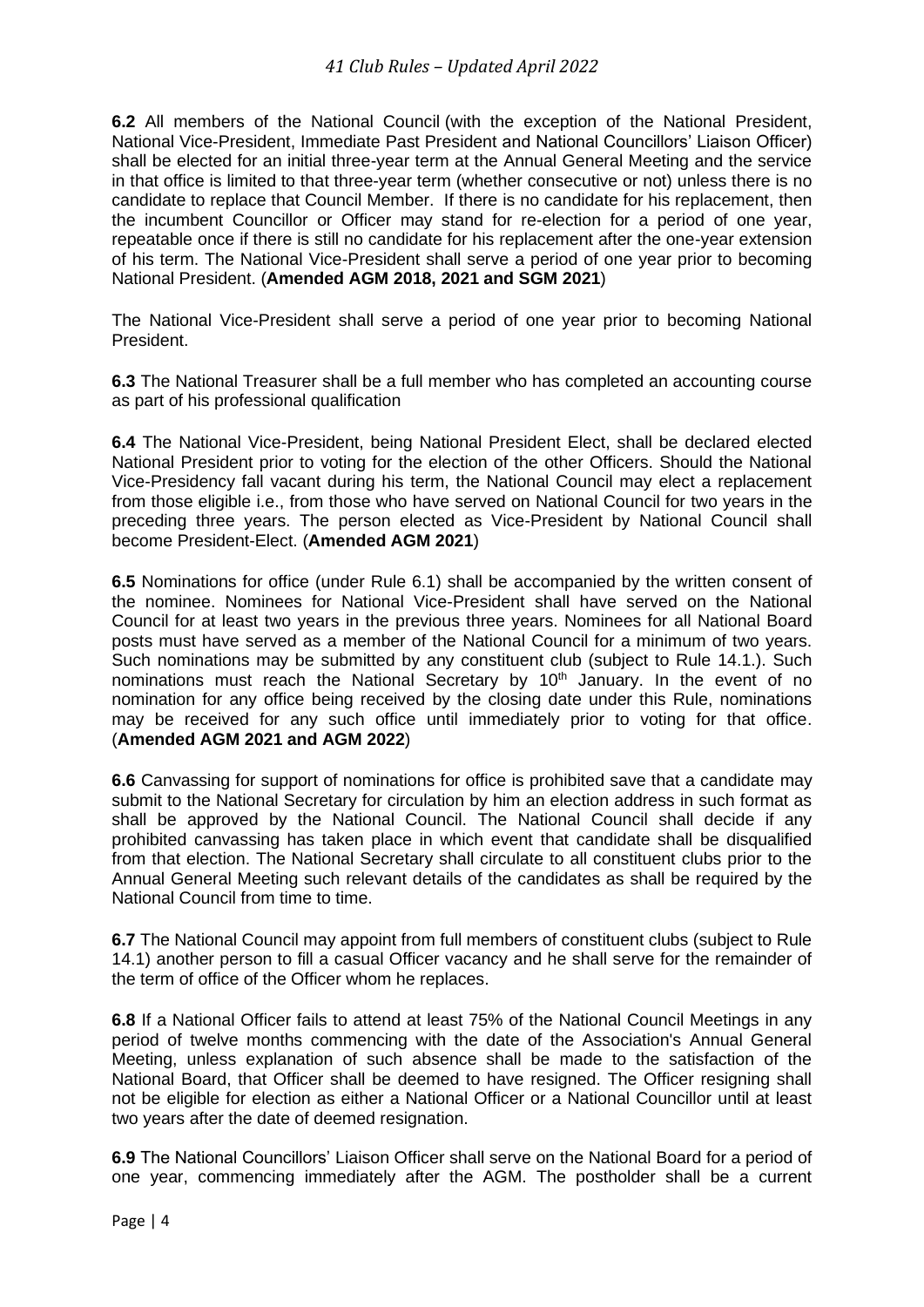National Councillor, who has served at least two years in the role, and shall be selected by National Councillors immediately after the AGM. The postholder will be expected to serve for the whole year, even if his term as National Councillor is due to finish before the end of the year. If no suitable candidate is forthcoming, the National Board may co-opt as they see fit. **(Rule added SGM 2021)**

# **7. DUTIES OF THE NATIONAL OFFICERS**

**7.1** The National President shall be the Chairman of the National Council, the National Board, and of every General Meeting of the Association. In his absence the National Vice-President shall take the chair. If neither shall be present a Chairman shall be elected from those present and eligible to vote.

**7.2** In the event of a tie in voting, at any of the Meetings referred to in Rule 7.1 (except the Meeting of the National Councillors) the Chairman will additionally have a casting vote.

**7.3** The duties and functions of each of the National Officers, together with National Councillors are specifically set out in the Appendix following these Rules.

# **8. REGIONS**

**8.1** Constituent clubs, except for overseas clubs, shall be grouped into Regions of the British Isles. The National Council shall have power to vary the boundaries of the Regions and to transfer a constituent club from one Region to another. The National Council shall arrange for at least three months' notice to be given to every constituent club affected by any such changes and in every case the National Council shall take into consideration such representations as the individual constituent club concerned shall make before making a decision.

**8.2** The National Council shall on affiliation of every new club determine in which Region the said club is situated.

**8.3** Each Region shall be known by a number and descriptive name allocated by the National Council.

## **9. NATIONAL COUNCILLORS**

**9.1** There shall be one National Councillor representing each Region authorised under Rule 8.1.

**9.2** To be eligible for election a candidate shall be a full member of a constituent club within the Region he seeks to represent and, should he reside permanently outside the boundaries of that Region, demonstrate to the satisfaction of the National Council that he is able to carry out the duties of a National Councillor as laid out in the standing orders for General Meetings of the Association **(Amended SGM 2021)**

**9.3.1** Each Councillor shall be elected for three years and shall take office immediately following his election/appointment until the conclusion of the appropriate National Council Meeting following the three-year anniversary of his election/appointment. The appropriate Council Meeting shall be the Council Meeting corresponding to the first Council Meeting he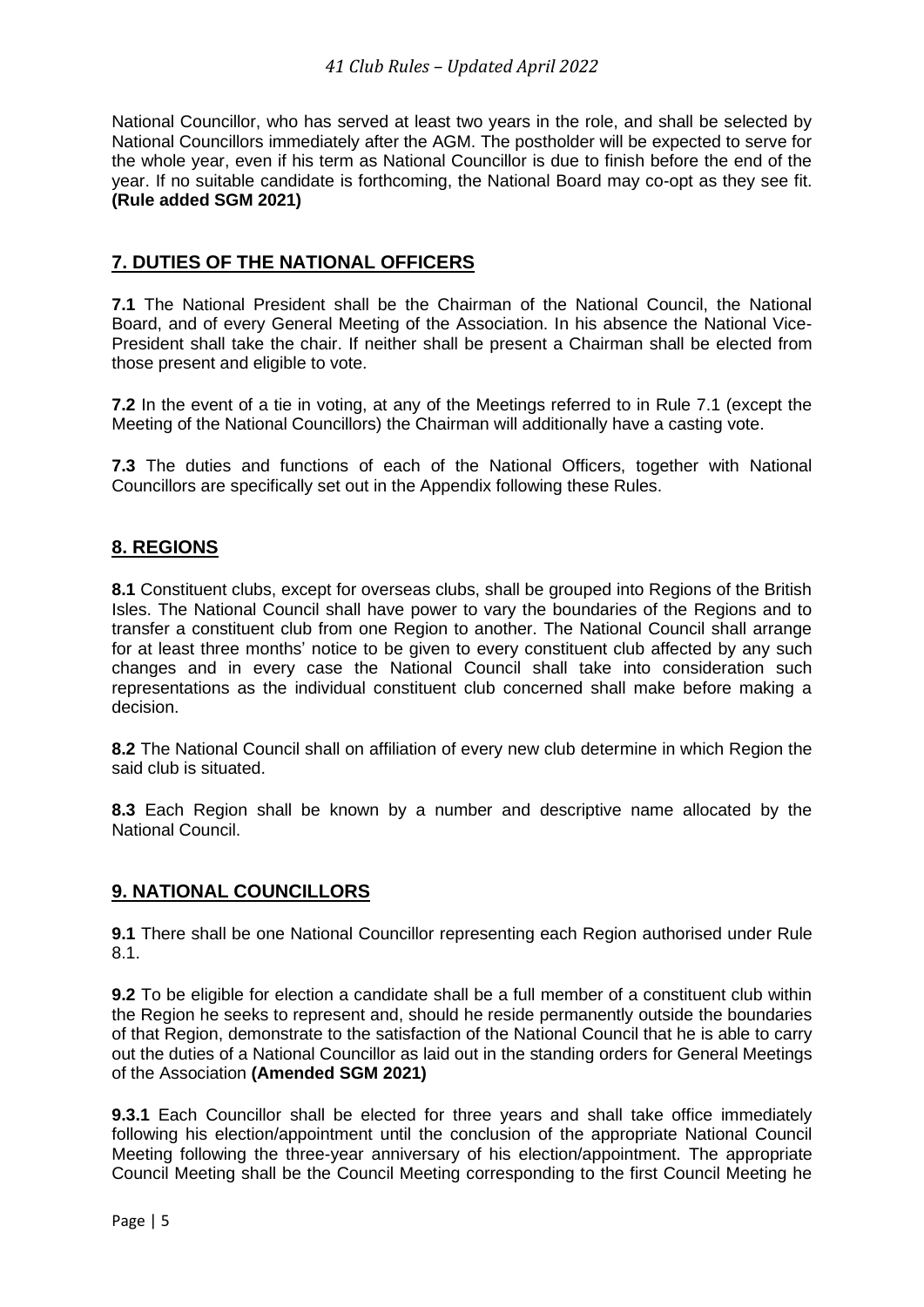was eligible to attend as a Councillor even if the three year period has not been completed. Service in that office shall be limited to a period of three years unless there is no other candidate to replace that Council member, if there is no candidate for his replacement then the incumbent Councillor may stand for re-election for a period of one year, repeatable once if there is still no candidate for his replacement after the one year extension of his term. A National Councillor standing for re-election shall continue in office and carry on his duties until the result of the election is declared by the National Secretary. Any former National Councillor may seek re-election for a further term of three years, after a minimum of three years has elapsed since the end of the previous term as Councillor. (**Amended AGM 2018 and AGM 2022**)

**9.3.2** In the event of no nomination for Councillor being received the National Board shall have power to appoint a full member from the Region concerned pro tem pending formal ratification at the first convenient meeting of the National Council.

**9.4** The National Secretary shall give constituent clubs not less than five weeks' notice of an election in their Region. Nominations accompanied by the written consent of the nominee and relevant details in accordance with Rule 6.6 shall be submitted to the National Secretary by the notified closing date. In the event of there being more than one nomination the National Secretary, or such other person appointed by the National Council, shall arrange for a ballot to be conducted, the closing date of which shall be five weeks after the ballot papers and relevant details of the candidates have been circulated. Canvassing for election as a Councillor is prohibited save that a candidate may submit to the National Secretary for circulation by him an election address in such format as shall be approved by the National Council. The National Council shall decide if any prohibited canvassing has taken place in which event that candidate shall be disqualified from that election.

**9.5** The election of a Councillor shall be determined by the single transferable vote system. In the event of a tie, election shall be determined by the National Secretary's casting vote.

**9.6** If a Councillor fails to attend at least 75 per cent of the National Council Meetings or fails to attend at least 50 per cent of regularly convened meetings of any Standing Committee of the National Council to which he is appointed by the National Board in any period commencing with the date of the Association's Annual General Meeting in the following year unless explanation of such absence shall be made to the satisfaction of the National Board, that Councillor shall be deemed to have resigned. The Councillor resigning shall not be eligible for election as either a National Officer or a National Councillor until at least two years after the date of deemed resignation.

**9.7** In the event of a Councillor resigning his seat a fresh election shall be held and the successful candidate shall take his seat immediately upon his election for a period as specified under Rule 9.3.1. (**Amended AGM 2018**)

**9.8** A National Councillor shall be entitled to make use of an Assistant as and when required during his term of office. Such assistant shall be a full member of a Club in his Region.

## **10. NATIONAL COUNCIL**

**10.1** There shall be a National Council consisting of the National Officers and the National Councillors. No person shall hold more than one position at any one time.

**10.2** The convening of meetings of the National Council shall be the responsibility of the National Board. The National Council shall hold at least two meetings but no more than four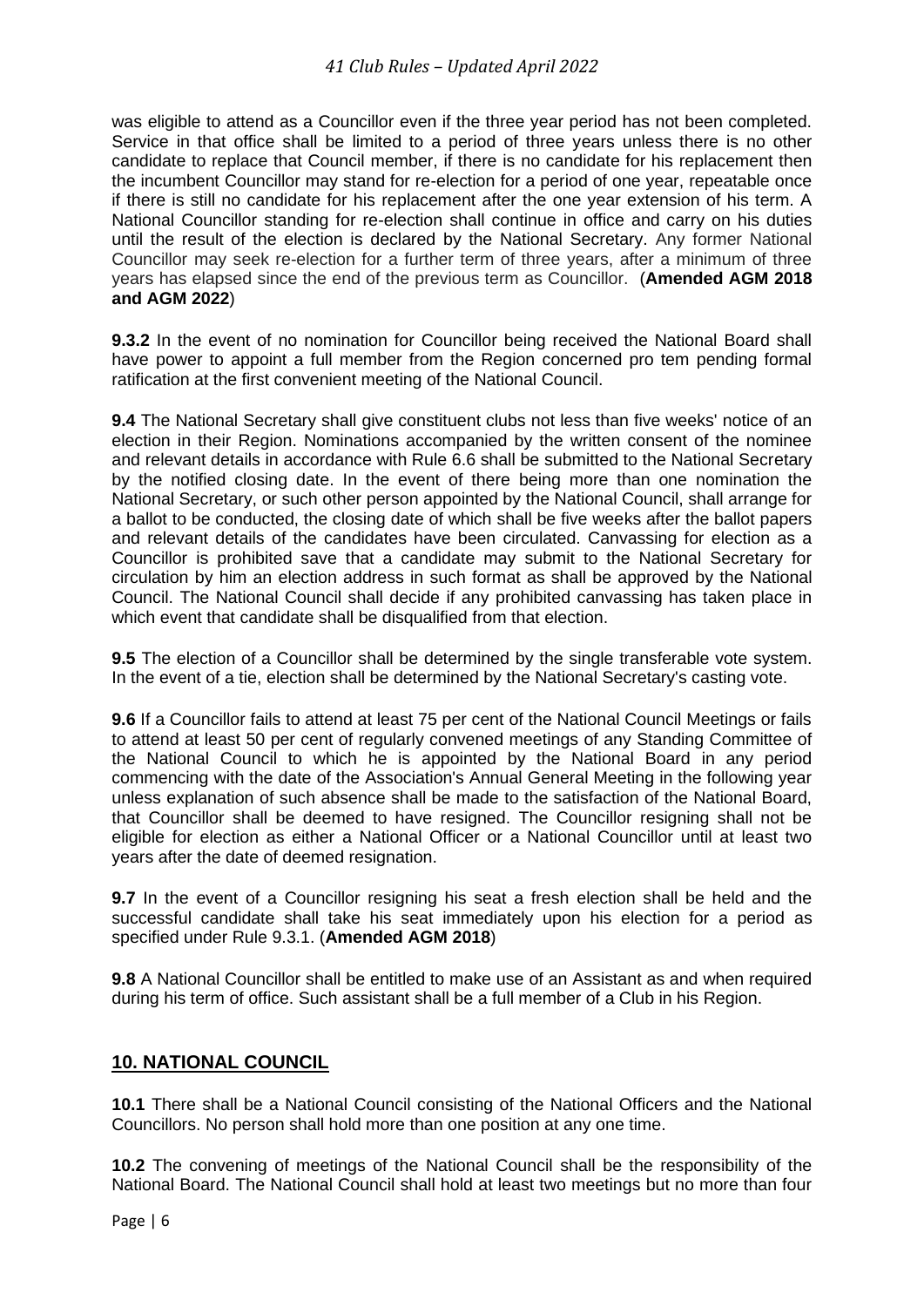per year, one of which shall be immediately prior to the Association's Annual General Meeting.

**10.3** The National Council shall have power to make its own Standing Orders for the creation of its Standing Committees and the delegation of any of its powers, rights and duties as provided in Rule 5.1 and for regulating the procedure at its meetings.

**10.4** The National President and the National Vice-President shall be ex-officio members of all Standing Committees of the National Council and shall be entitled to vote. The National Secretary shall be an ex-officio member of all Standing Committees of the National Council without voting rights, except those to which he is appointed by the National Council. The National Treasurer shall be an ex-officio member of the Conference Committee and shall be entitled to vote.

**10.5** The National Council may establish Special Purpose Committees, determine their membership and terms of reference, including power of action, and effect their disbandment.

**10.6** The National Council may invite the attendance in a non-voting capacity of anyone to its meeting for a specific item or items on the agenda.

**10.7** Any full member of a constituent club will be entitled as an observer to attend ordinary meetings of the National Council, subject to any limitation on the safe capacity of the venue.

**10.8** Prior to any discussion being made by the Board and/or Council members of National Council (for the avoidance of doubt this includes National Officers) must declare any interest or personal involvement in the decision and/or the persons or organisations being awarded a contract or receiving any benefit.

**10.9** Should any member of the National Council not perform satisfactory in his duties, or any member of the Association be found guilty of a serious criminal offence, then they shall be subject to the Association's Disciplinary Policy.

**10.10** If the National Board wish to make a proposal requiring voting by the National Councillors meeting as the National Council, then that full proposal needs to be circulated to all National Councillors at least 7 days prior to that meeting, preferably 14 days, so that National Councillors are given sufficient time to consider and appraise the proposal. (**Rule added AGM 2017**)

# **11. NATIONAL BOARD**

**11.1** There shall be a National Board consisting of the National Officers.

**11.2** The National Board shall deal with administrative matters that may arise between the holding of National Council meetings and it may delegate specific emergency powers to a Sub-Committee consisting of the National President, National Secretary and National Treasurer subject to ratification at the next National Council meeting of any action taken. The National Board shall submit reports on its proceedings to succeeding meetings of the National Council.

**11.3** The National Board shall meet at such times as the National President may direct.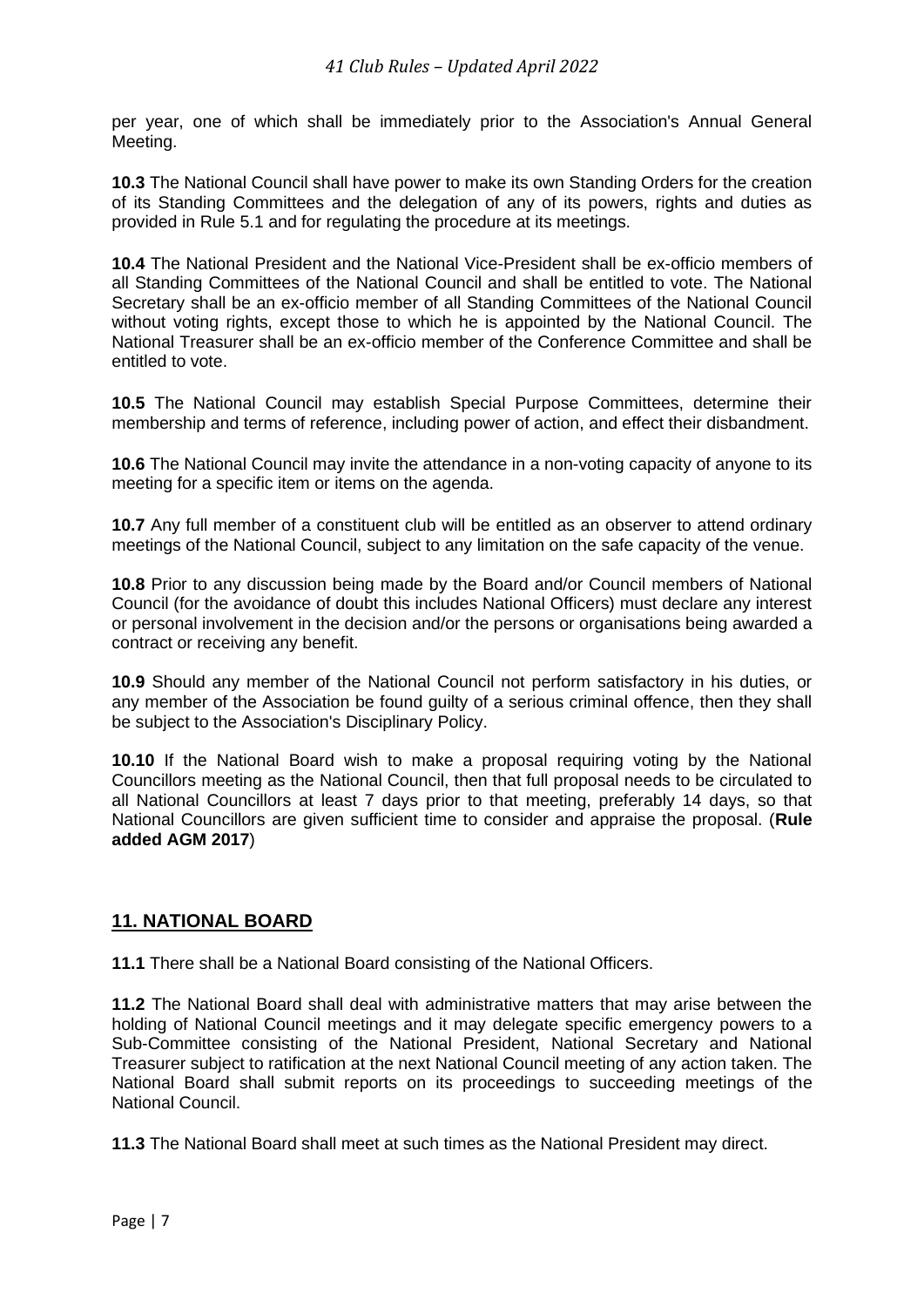**11.4** The National Board shall deal with all matters relating to the legal status of the Association.

**11.5** The National Board shall direct the policy for the management and investment of the Association's funds.

## **12. GENERAL SECRETARY**

**12.1** The National Council may engage a General Secretary and other staff and/or enter into contractual arrangements with an outside organisation to assist in the conduct of the business of the Association. It shall have the powers of dismissal and termination. Recommendations relevant to the employment of a General Secretary and other persons and negotiations with an outside organisation shall be the responsibility of the National Board.

## **13. FUNDS AND PROPERTY**

**13.1** The National Council may for the purposes of the Association and subject to such conditions as it shall think fit, acquire property of any description and accept gifts of any property or money. The National Council may appoint Trustees of the property of the Association, or any part thereof, as it shall think fit, and may take such steps and incur such expense, as shall be necessary to vest such property in such Trustees in Trust for the Association.

## **14. OVERSEAS CLUBS**

**14.1** An overseas club may apply for affiliation to the Association and the National Council shall determine the affiliation fee payable. When affiliated, an overseas club shall have all the privileges enjoyed by other constituent clubs except that no member of an overseas club may hold office in the Association unless he is not only a full member of another constituent club but also resides for the major part of the calendar year in the British Isles.

## **15. 41 INTERNATIONAL**

**15.1** The Association shall be affiliated to 41 International and shall observe its rules. Any changes in those rules shall not be binding on the Association until it has ratified them in General Meeting.

The Association's two representatives on 41 International shall be the International Relations Officer and the National President. In the event of either not being able to attend a meeting of 41 International the National Vice-President or other nominees as may be appointed by the National President shall deputise. (amended AGM 2016)

**15.2** In the event of the Association being invited to nominate an official candidate for the post of 41 International Vice-President the selection of the candidate shall take place by ballot at the appropriate Annual General Meeting in accordance with the same procedure as for the election of Officers of the Association under these rules.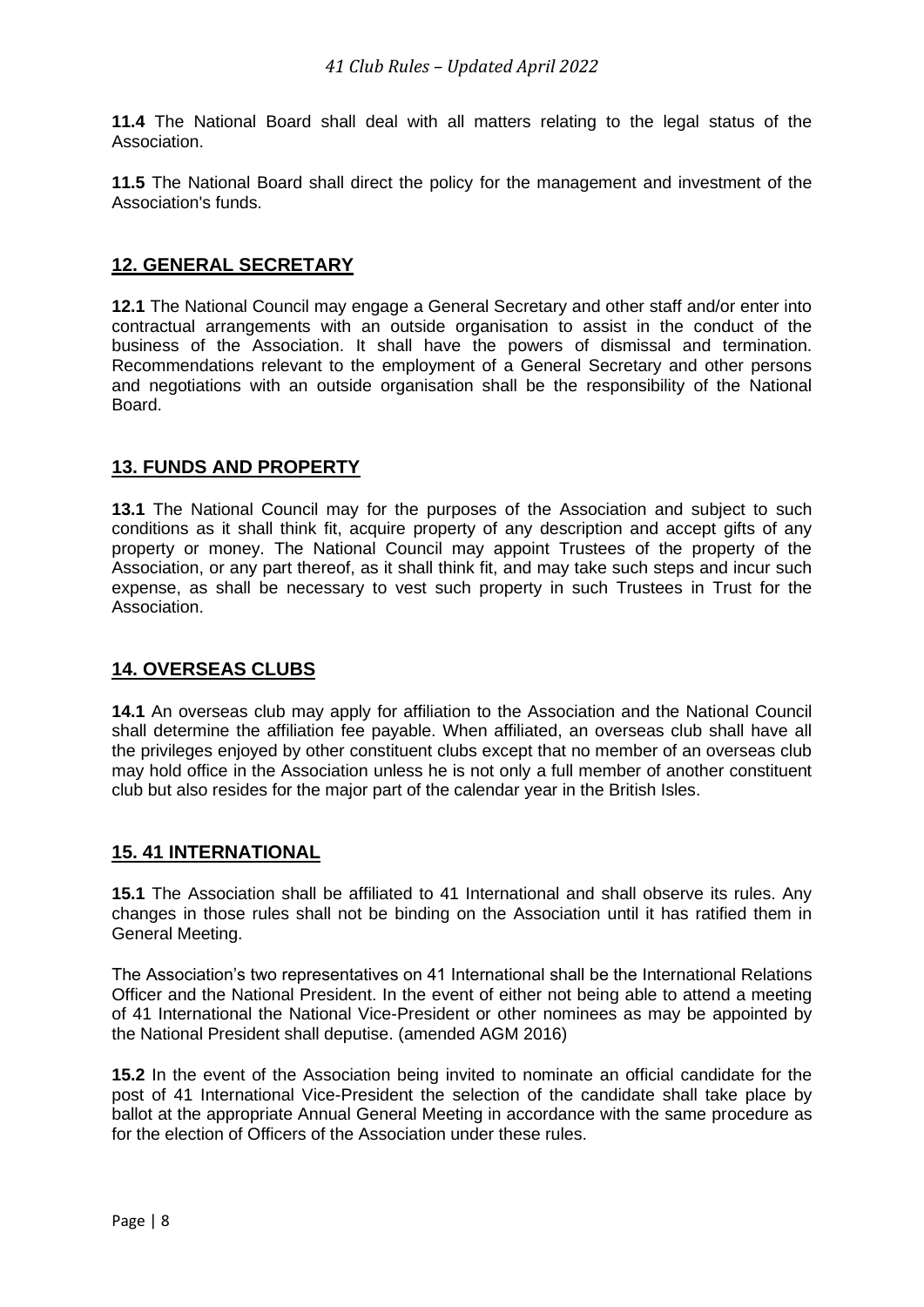# **16. HONORARY SOLICITOR, ARCHIVIST AND WEBMASTER**

**16.1** The National Council may appoint an Honorary Solicitor, Honorary Archivist and Honorary Webmaster from members of constituent clubs upon such terms as the National Council thinks fit. The National Council may terminate such appointments.

## **17. GENERAL MEETINGS**

**17.1** The only categories of General Meetings of the Association shall be "Annual" and "Special".

**17.2** The National Council shall prepare and may from time to time amend Standing Orders for regulating the procedure at General Meetings, but any such Standing Orders shall have no force or effect until the same have been approved by a General Meeting of the Association.

**17.3** Every constituent club shall be entitled to send one delegate, appointed from its full members, who shall not be a current member of the National Board, to a General Meeting. Each constituent club shall have one vote on any resolution at a General Meeting (subject to Rule 4.6). The delegate may attend and vote in person or online. Such vote shall be given either by the voting delegate appointed by the constituent Club from its own membership and attending the meeting or by a proxy voting delegate, who shall not be a current member of the National Board. Any constituent Club may appoint a proxy voting delegate from another constituent Club to either attend the General Meeting or register online and vote on its behalf providing that the name of the proxy delegate shall have been registered with the National Secretary not less than 72 hours before the Meeting. A proxy voter may also vote for his own club but may not be a proxy voter for more than one club. Members of more than one club may carry a single vote for each club of which they are members. **(Amended AGM 2022)**

**17.4** All members of constituent clubs shall be entitled to attend and to speak at a General Meeting but, except as provided in Rule 17.3, shall not be entitled to vote.

**17.5** Every constituent club shall be entitled to send one delegate, appointed from its full members, who shall not be a current member of the National Board, to either attend a General Meeting or vote online. Each constituent Club shall have one vote on the Election of National Officers at a General Meeting (subject to Rule 4.6). Such vote shall only be given by the voting delegate appointed by the constituent Club from its own membership and either attending the meeting or voting online. Those voting by proxy for a club of which they are not a member may not cast a vote on behalf of that club in the election of National Officers. **(Rule added AGM 2021 and amended AGM 2022)**

#### **18. ANNUAL GENERAL MEETING**

**18.1** The Annual General Meeting of the Association shall be held during the Annual Conference or, in the event of there being no such Conference, between 1st April and 31st May (both dates inclusive) in each year.

**18.2** Not less than 35 days before the date fixed for the Annual General Meeting the National Secretary shall send to each constituent club notice of the date and place of the meeting together with an agenda of the business to be transacted.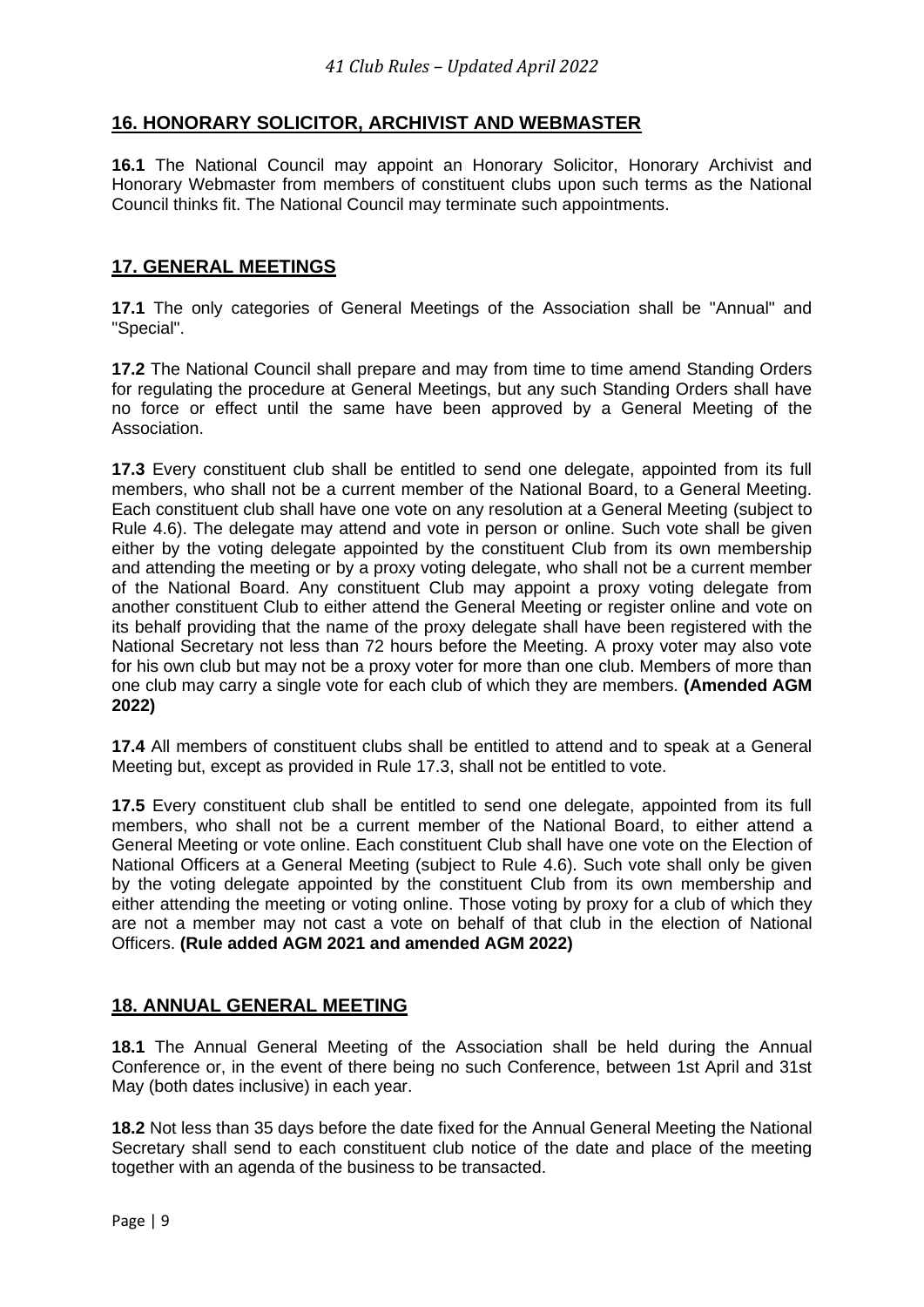**18.3** The following business shall be conducted at the Annual General Meeting:

(a) Confirmation and Adoption of the Minutes of the last Annual General Meeting and any subsequent General Meeting.

(b) Receipt of the Report of the National Council for the year ending the previous 31st December.

(c) Adoption of the Association's annual accounts and balance sheet together with the Independent Examiner's report thereon and the National Treasurer's Report.

(d) Consideration of Resolutions submitted by constituent clubs or the National Council.

(e) Presentation and agreement of the capitation fee and budget for the ensuing year, which will include honoraria for National Officers, mileage rates and weekend allowance for members of the National Council and any approved costs properly incurred on the Association's business.

- (f) Election of the National Officers.
- (g) Appointment of Independent Examiners.
- (h) Any other business.

**18.4** Resolutions may be submitted to an Annual General Meeting by a constituent club provided any such resolution is sent in writing to the National Secretary by not later than 10<sup>th</sup> January. **(Amended AGM 2022)**

**18.5** Any resolution moved at an Annual General Meeting (whether adopted or rejected) may not be brought forward for reconsideration at the following Annual General Meeting unless directed by the National Council.

**18.6** All resolutions carried at AGM's must be included in the Association's Constitution and Rules without exception within 30 days of the AGM. Each resolution should be identified by reference to the AGM where it was passed just prior to insertion. Resolutions and changes to standing orders passed in the last five years have to be included and identified in this way. (**Rule added AGM 2017**)

## **19. SPECIAL GENERAL MEETING**

**19.1** A Special General Meeting may be requested by either the National Council or not less than 5 per cent of the constituent clubs.

**19.2** The constituent clubs requesting a Special General Meeting shall give notice thereof in writing to the National Secretary and such notice shall specify those clubs involved and state exactly the matters (including where necessary resolutions) to be dealt with at such a meeting.

**19.3** Not less than 35 days beforehand the National Secretary shall send to each constituent club notice of the date and place of the Special General Meeting together with an Agenda of the business to be transacted.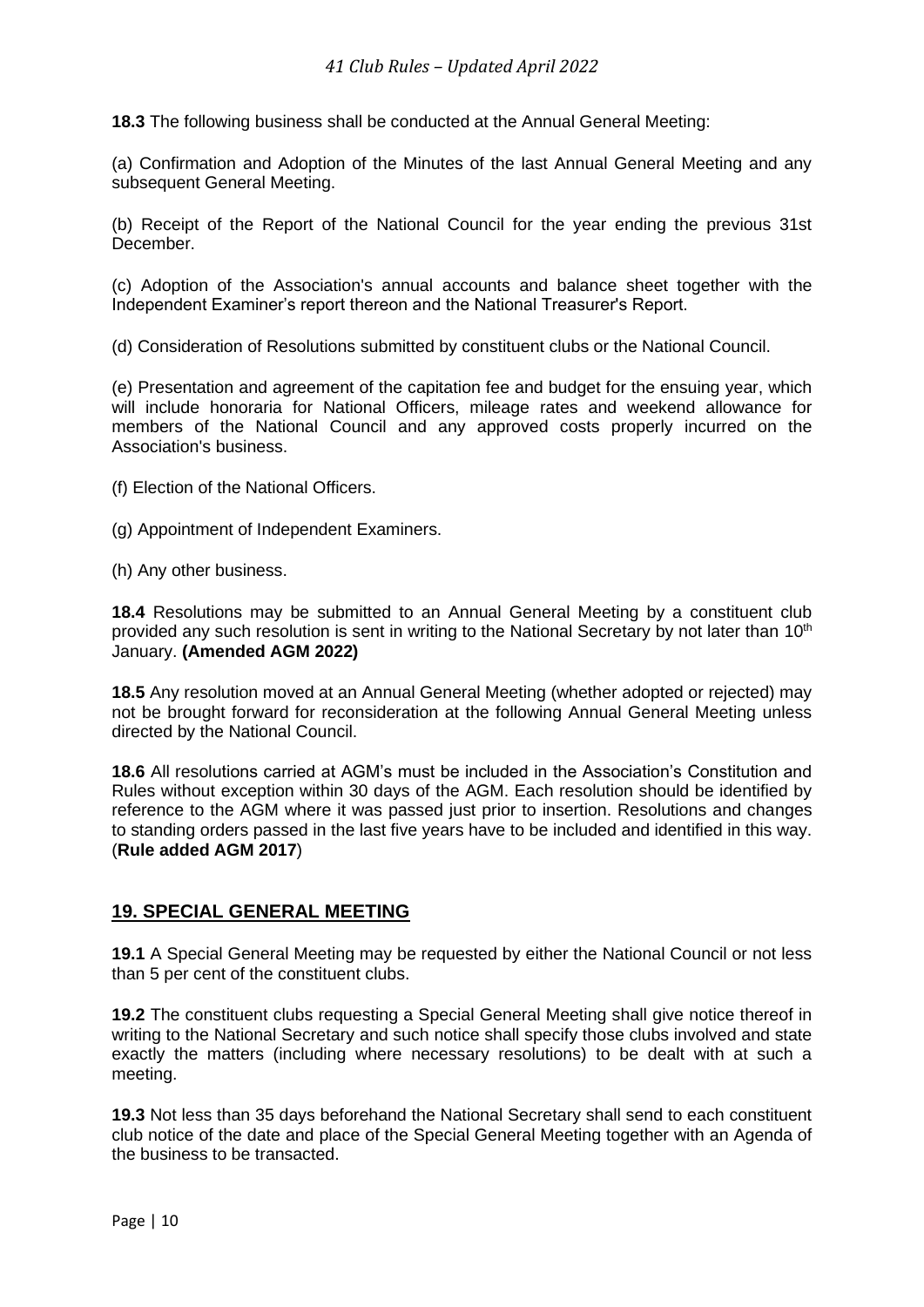**19.4** No other business shall be transacted at any Special General Meeting save that for which the meeting shall have been summoned.

#### **20. FINANCE**

**20.1** The financial year of the Association shall be from 1st January to 31st December following.

**20.2** The annual accounts shall be examined professionally by an Independent Examiner who is a Registered Auditor before the Annual General Meeting next following the end of the relevant financial year.

**20.3** The National Treasurer shall present the annual accounts and balance sheet to the National Council at its first regular meeting after the end of the financial year for approval; such accounts, together with the Independent Examiner's report, shall be presented to the Annual General Meeting.

**20.4** Except for budgeted honoraria for the National Officers, all members of constituent clubs shall serve the Association without any remuneration whatsoever except reimbursement of expenses properly incurred on the Association's business as may be approved by the National Council either specifically or generally from time to time.

**20.5** At its Annual General Meeting the Association shall approve a budget and also determine the capitation fee payable for the financial year commencing on the following 1st January, such fee becoming due on that date.

**20.6** The annual accounts of the Association shall itemise all costs incurred on international affairs including all visits officially undertaken by the National Officers overseas. The total sum of such costs shall not exceed ten per cent of the capitation fees for the same year excluding Value Added Tax.

**20.7** The National Board and Council shall manage the Association's affairs within the budget agreed at each AGM for the financial year following. The National Treasurer shall report to the membership ahead of each Council Meeting, the progress made against the budget. Any additional expenditure, not presented to an AGM or contained within the budget shall not be authorised without prior approval of the membership at a General Meeting. In the event of an emergency, National Council may approve additional expenditure up to an amount not greater than 1% of the overall budget during the financial year with the membership being informed through the email system.

**20.8** No one shall make any agreement or contract binding upon the Association or vary the terms of any existing contract or agreement except with the approval of the National Board which may delegate to a specific member of the National Board or the General Secretary of the Association authority to enter into any agreement or contract usual or normal in the course of the general business of the Association.

**20.9** Provision should be made that the Association's Assets/Reserves in the form of "cash" should be no less than a minimum of six months but preferably twelve months of the annual total expenditure of the Association.

The role of the National Treasurer shall be enhanced to being one of having oversight over expenditure and the authority to veto any expenditure which is not consistent with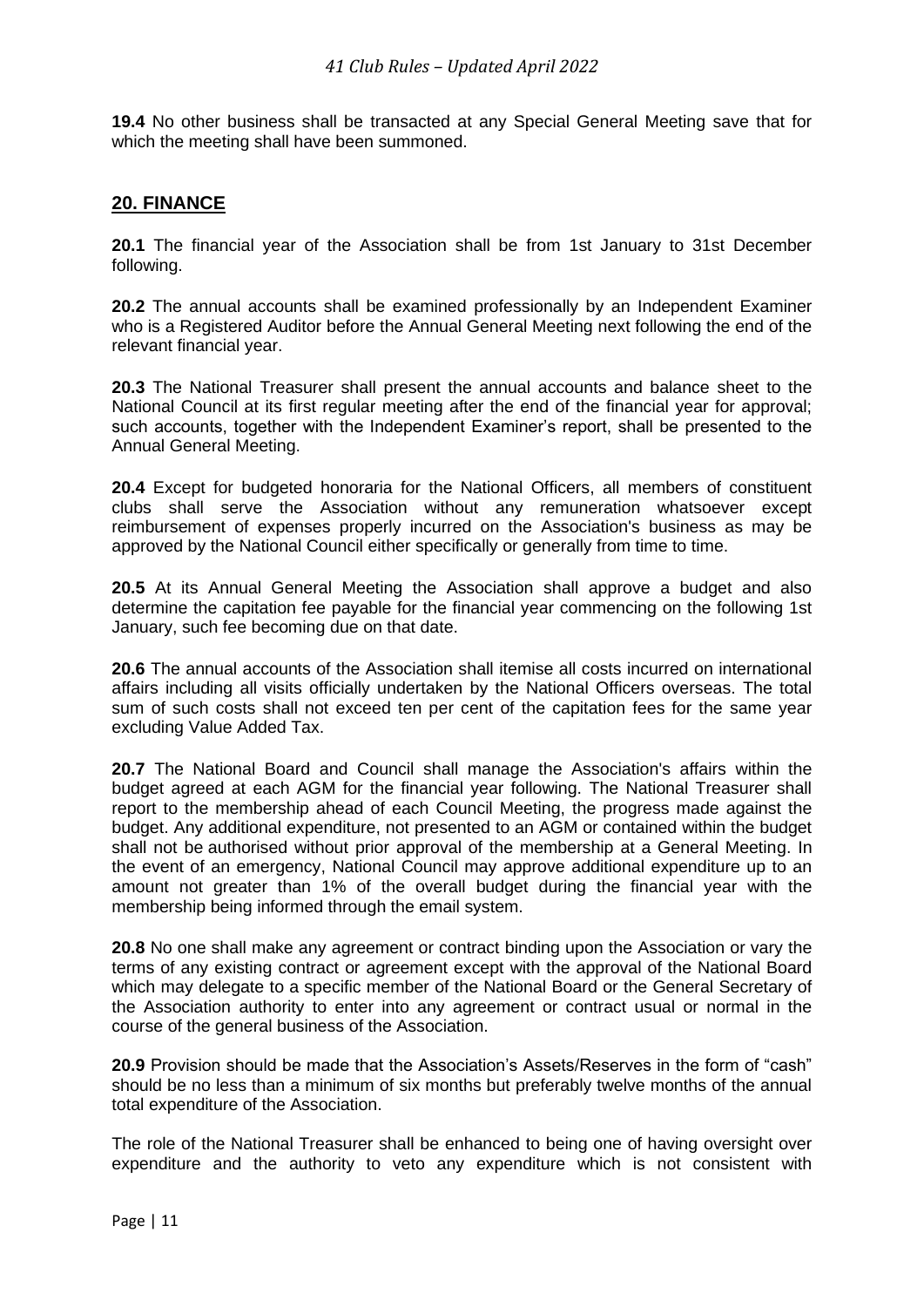maintaining expenditure within the above parameters, even if this requires curtailing expenditure already budgeted.

Also maintaining income from Capitation at a level consistent with the expected decline in overall numbers. **(Amended AGM 2022)**

Where the National Treasurer has to employ these new powers, the matter(s) must be reviewed at the next combined meeting of the National Board and the National Council members, even if a special meeting has to be convened.

The National Council members will continue to have the ultimate power in financial decision making on behalf of the National Association.

## **21. ANNUAL CONFERENCES AND REGIONAL RALLIES**

**21.1** The Annual Conference of the Association shall be held between 1st April and 31st May (both dates inclusive) in each year. The date and venue of each Annual Conference shall be decided at a meeting of the National Council and shall be determined not less than three years in advance.

**21.2** The 41 Club National Council and Tangent Board shall be equally responsible for all arrangements and make the necessary financial provision out of the funds of both Associations in respect of each Annual Conference. The two National Treasurers shall keep an oversight of the Conference budget, liaising with the local Conference appointed Treasurer. (**Amended AGM 2021**)

**21.3** Full accounts of the National Conference shall be submitted to the National Treasurer within five months of the event with the result being included in the Associations Annual Accounts subject to the Independent Examiner's examination conducted pursuant to Rule 20.2 above

**21.4** If the Association holds a Regional Rally or any National Fellowship event, the provisions of Rules 21.2, 21.3 and 21.4 shall only apply in respect of 41 Club. Tangent have no financial responsibility in respect of any other National Event except for National Conference and AGM. (**Amended AGM 2021**)

21.5 All profits or losses accruing or resulting from the Annual Conferences shall jointly belong to or be borne by both 41 and Tangent Clubs. (**Amended AGM 2021**).

**21.6** In the event that two areas decide to bid to host the National AGM and Conference in the same year, a committee comprising of the National Fellowship Officer, Tangent Vice President, Tangent Secretary and two members of the 41 Club National Council (one being a member of the Fellowship Committee) shall decide following a presentation by both parties which area will host the AGM and Conference. In the interests of objectivity, no member of this Committee should be from an area wishing to bid. The National Fellowship Officer will chair the meeting and carry the casting vote in case of the possibility that there is a split view as to who should host the Conference. (**Added AGM 2021**)

## **22. GENERAL**

**22.1** Legal proceedings involving the Association in any matter shall only be instituted or defended with leave of the National Council whose discretion shall be absolute. The National Secretary is empowered to act on behalf of the Association in any legal proceedings.